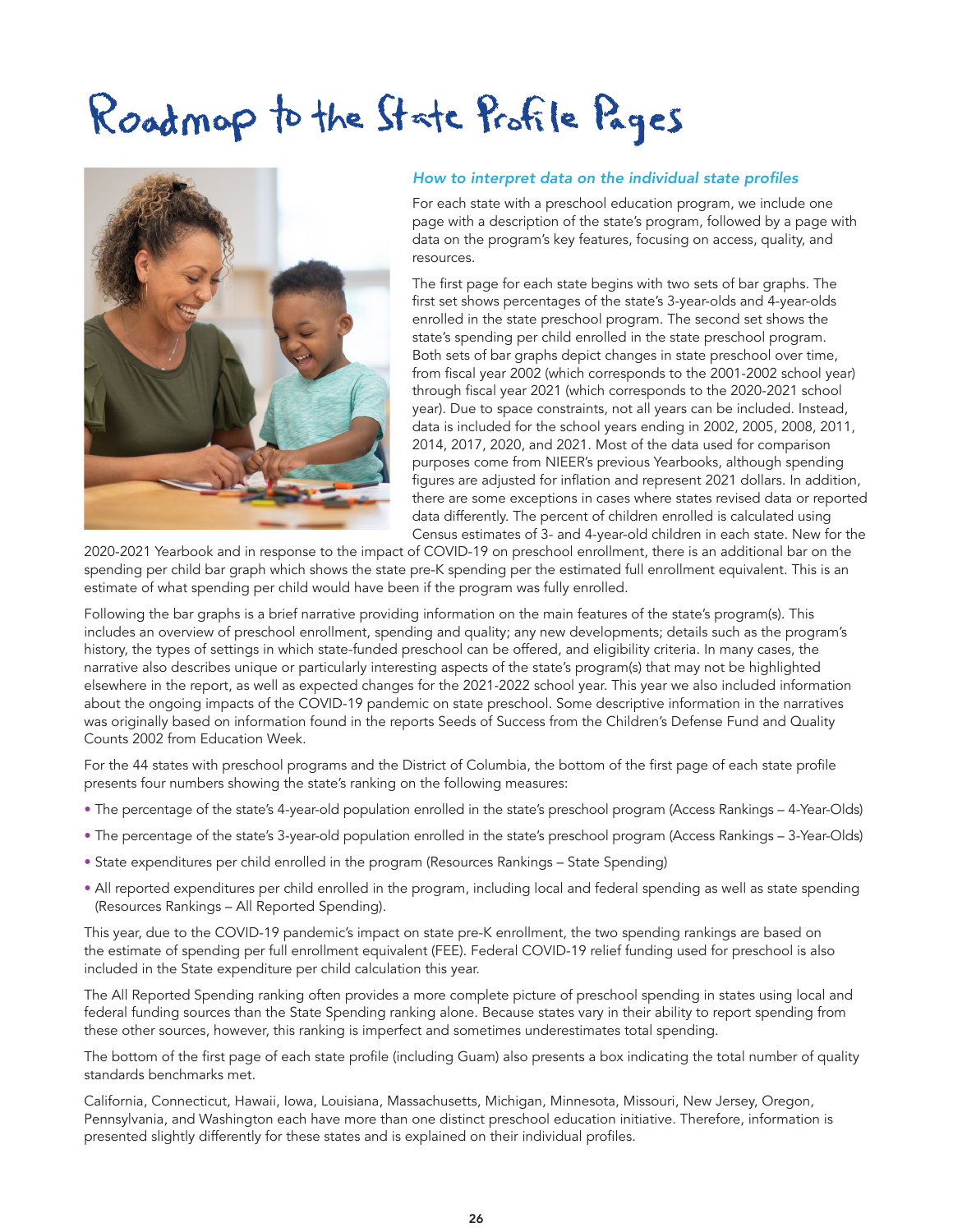State profile pages are also given for the six states that did not fund preschool education programs in the 2020-2021 school year. For these states, the table of quality standards is omitted. These profiles do report enrollment data for special education and federally funded Head Start, however. In addition, data on per-child spending for K–12 education and federal Head Start are included. State-funded Head Start spending and enrollment are also provided for no-program states. Profile pages are also included for five U.S. territories that do not offer "state-funded" preschool (American Samoa, Commonwealth of the Northern Mariana Islands, Palau, Puerto Rico, and the Virgin Islands). For these five territories, a narrative is provided, as is information about Head Start and special education.

The following sections provide an overview of information contained in the data tables on the state profile pages and explain why these elements are important. Data in the tables are for the 2020-2021 school year except where noted.

### ACCESS

The Access data table begins with the total state preschool enrollment, which is the number of children of all ages enrolled at a specific point in time. Following that is the percentage of school districts (or other local education authorities, such as counties or parishes) providing state-funded preschool programs. This information shows the extent of the initiative's geographic coverage. Next, the table shows what, if any, income requirement is used in determining eligibility for the program.

Data on the minimum hours of operation (hours per day and days per week) and operating schedule (academic or full calendar year) are shown as additional measures of access because working parents may find it difficult to get their children to and from programs that operate only a few hours a day or week. The amount of time children participate in a preschool program also matters for other reasons, such as influencing the program's effects on children's development and learning.

The Access data table also shows enrollment of 3- and 4-year-old children in two federally funded programs: preschool special education and Head Start. The Head Start enrollment total includes children in the American Indian/Alaskan Native and Migrant & Seasonal Head Start programs where applicable. The final item in the table reports how many children ages 3 and 4 years old are participating in Head Start through state supplemental funds.

Two Access pie charts illustrate the percentages of the state's 3- and 4-year-olds enrolled in the state-funded preschool program(s), special education, and Head Start. The remaining children are categorized as enrolled in "Other/None." These children may be enrolled in another type of private or publicly funded program (e.g., state-subsidized child care) or may not be attending a center-based program at all. We calculated an unduplicated count for special education enrollment in order to more accurately represent the percentage of children served in the state. The special education percentage in the pie chart represents children who are in special education but not enrolled in Head Start or state preschool programs. We also calculated an unduplicated count for Head Start enrollment in order to avoid double counting Head Start children enrolled in state-funded preschool. For the states that were able to report this information, the Head Start percentage does not include children also enrolled in state-funded preschool.

### **QUALITY**

State policies in critical areas related to quality are shown in the Quality Standards Checklist table. For each policy area, states receive a checkmark when their policy meets or exceeds the related benchmark standard. The first column in the Quality Standards Checklist table lists the policy that is being evaluated. The second column presents information about each state program's requirements regarding each policy. The third column lists the benchmark for each policy — that is, the rigor of the state requirement needed to meet the benchmark. The fourth column depicts whether the state preschool program's requirements met the benchmark. A box at the bottom of the fourth column displays the total number of benchmarks met by the state program.

The Quality Standards Checklist represents a set of minimum criteria, established by state policy, needed to ensure the effectiveness of preschool education programs, especially when serving children who are at-risk for school failure. Although the checklist is not intended to be an exhaustive inventory of all the features of a high-quality program, each of these research-based standards is essential for setting the groundwork for high-quality experiences for children. Meeting all 10 standards does not necessarily guarantee that a program is of high quality, but no state's prekindergarten policies should be considered fully satisfactory unless all 10 benchmarks are met. Although programs may routinely engage in practices meeting criteria for quality standards, credit is given only when the practices are explicitly required in state policy.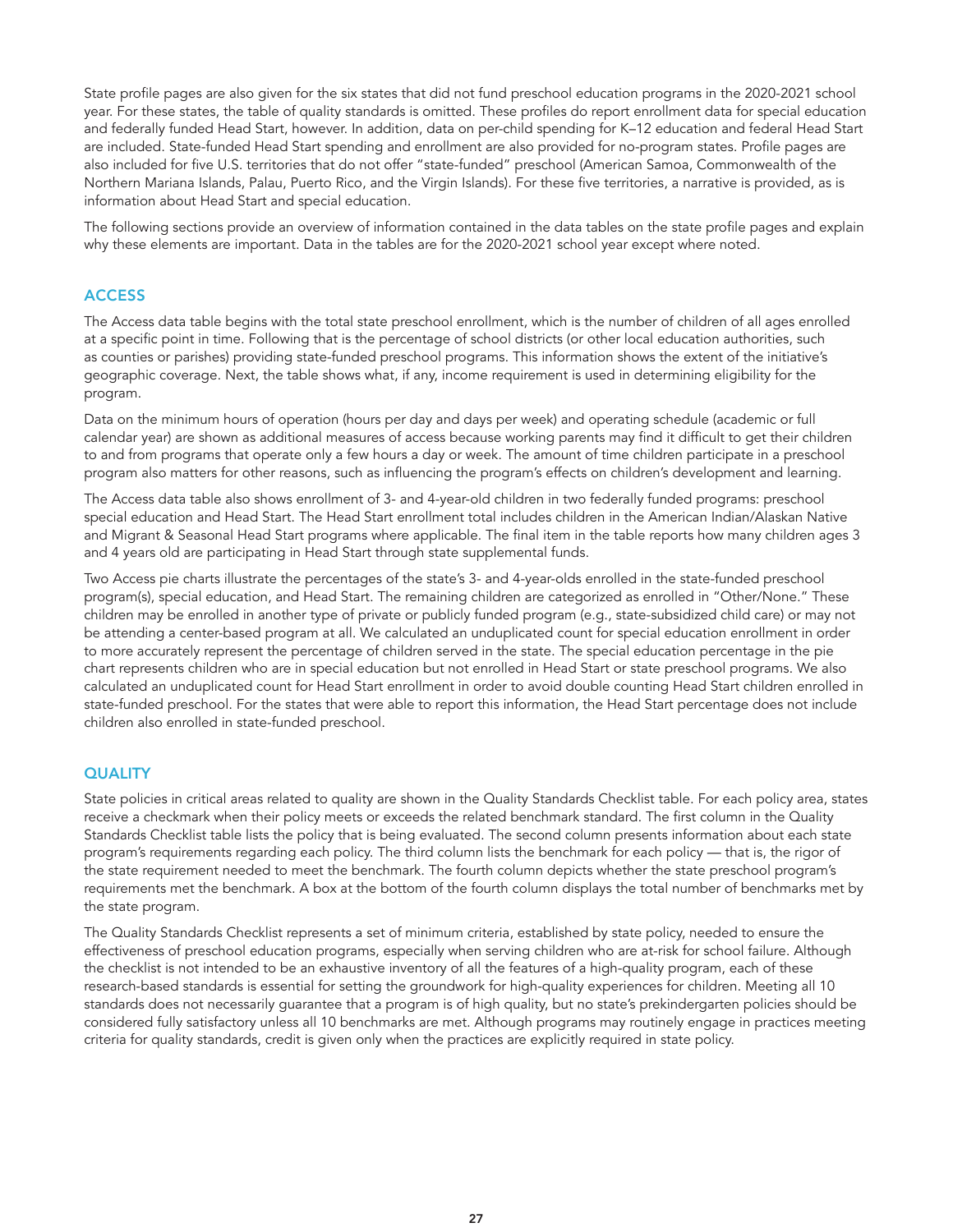Judgment inevitably plays a role in setting specific benchmarks based on evidence, as research rarely is completely definitive. We have given more weight to the risk of losing substantial benefits by setting benchmarks too low than to the risk of unnecessarily raising costs by setting benchmarks too high, because research has found the benefits of high-quality programs to be substantially greater than the costs. In other words, there is more to lose when programs are weak or ineffective. Nevertheless, the original benchmarks were still conceived as minimum standards. The current benchmarks raise the bar somewhat.

Based on advances in research during more than a decade and a half since establishing the original quality standards benchmarks, we have created the current set, which debuted in the 2016 *Yearbook*. These shift the focus somewhat from policies regarding classroom structure toward policies that shape classroom processes associated with positive child developmental outcomes.<sup>1</sup> Specifically, the current benchmarks introduce one new quality standards benchmark and make substantial changes or enhancements to three others. Below, we explain each benchmark, along with the evidence and reasoning behind it.

We also describe the criteria used to assess whether state policies meet each benchmark:

Benchmark 1. Early Learning and Development Standards (ELDS). A state's ELDS specify a program's goals. Clear and appropriate expectations for learning and development across multiple domains are an essential starting place for quality.<sup>2</sup> States should have comprehensive ELDS covering all areas identified as fundamental by the National Education Goals Panel<sup>3</sup> — children's physical well-being and motor development, social/emotional development, approaches toward learning, language development, and cognition and general knowledge. Neglecting any of these development domains could weaken both short- and long-term effectiveness.4

To meet the benchmark, ELDS should be comprehensive and specific to preschool-aged children and vertically aligned with state standards for younger and older children so that children's experiences at each stage build on what has gone before.5 ELDS also should be aligned with any required child assessments, and sensitive to children's diverse cultural and language backgrounds.<sup>6</sup> Finally, the state must provide some support for those charged with implementing the ELDS so they understand them, such as professional development and additional resources.

Benchmark 2. Curriculum supports. A strong curriculum that is well-implemented increases support for learning and development broadly, and includes specificity regarding key domains of language, literacy, mathematics, and socialemotional development.<sup>7</sup> To meet the benchmark for curriculum support, states must provide guidance or an approval process for selecting curricula, and support for curriculum implementation, such as training or ongoing technical assistance to facilitate adequate implementation of the curriculum.

Benchmark 3. Teacher degree. To meet the benchmark, state policy must require lead teachers in every classroom to have at least a bachelor's degree. This follows recommendations from multiple studies by the Institute of Medicine (IOM) and National Research Council (NRC) of the National Academy of Science recommending that preschool teachers have a BA with specialized knowledge and training in early childhood education.<sup>8</sup> Their conclusions are supported by an analysis of what teachers are expected to know and do in order to be highly effective. Also, a comprehensive review finds that teachers with higher educational levels generally provide higher quality educational environments for young children.<sup>9</sup>

Much of the research has approached the question of teacher degree requirements incorrectly by assuming that teacher qualifications and other program features act independently, are unconstrained by regulation, and are independent of unmeasured contexts that affect outcomes.10 When multiple program features are interdependent, benchmarking is a more appropriate approach for identifying the features associated with success.13 We found no examples of programs that have produced large persistent gains in achievement without well-qualified teachers.

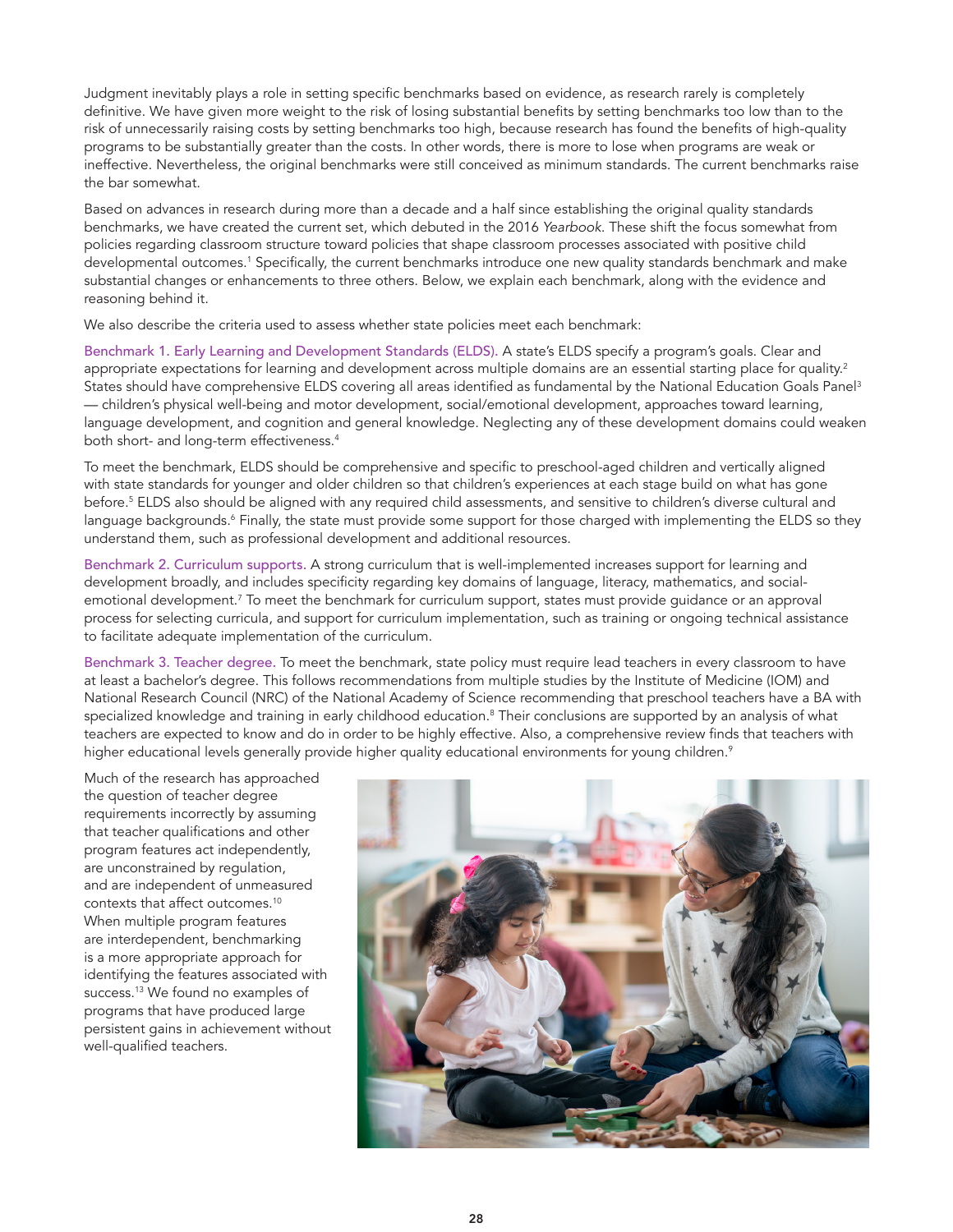It also follows that teacher qualifications should not be expected to have an effect in isolation. Compensation must be adequate to attract and retain strong teachers, regardless of qualifications requirements.14 We have not made this part of the benchmark due to the difficulty of ascertaining exactly what "adequate compensation" is for each state — but that does not lessen its importance.

Benchmark 4. Teacher specialized training. Institute of Medicine/National Research Council reports have also emphasized that preschool lead teachers should have specialized preparation that includes knowledge of learning, development, and pedagogy specific to preschool-age children.15 To meet the benchmark, policy must require specialized training in early childhood education and/or child development. We recognize that early childhood teacher preparation programs are variable. States may wish to consider supports to improve programs offered by their state institutions of higher education and alignment with the state ELDS.<sup>16</sup>

Benchmark 5. Assistant teacher degree. All members of a teaching team benefit from preservice preparation. The Child Development Associate (CDA) credential was developed as the entry-level qualification for the field.<sup>17</sup> Other certifications or coursework can provide similar preparation. There has been limited research specific to the qualifications of assistant teachers, but evidence indicates that assistant teacher qualifications are associated with teaching quality. To meet the benchmark, policy must require that assistant teachers hold a CDA or have equivalent preparation based on coursework.12

Benchmark 6. Staff professional development. To meet this benchmark both teachers and assistant teachers must be required to have at least 15 hours of annual in-service training. In addition, some professional development must be provided through coaching or similar ongoing classroom-embedded support. Lead and assistant teachers are also required to have annual written individualized professional development plans. Research indicates regular professional learning, including coaching, supports teaching practices related to high-quality experiences for children.16 Individualized professional development focused on helping teachers improve in their own classrooms has been found more effective than traditional workshops and general professional development.17 Good teachers actively engage in learning and regular professional development, and there is some evidence for a 15-hour threshold.<sup>18</sup>

Benchmarks 7 and 8. Maximum class size (20) and staff-child ratio (1:10). These two benchmarks are addressed together as they are highly linked in policy and practice. To meet benchmark 7, class size should be limited to at most 20 children. To meet benchmark 8, classes should be permitted to have no more than 10 children per classroom teaching staff member. Small class size and corresponding teacher-child ratios characterize the most effective programs, even though many studies find weak or no association between these features and effectiveness.<sup>19</sup> Yet, it seems clear that smaller classes and fewer children per teacher enable teachers to interact with each child more frequently, to work with smaller groups, and offer each child more individualized attention, which results in better outcomes. The smaller the class, the easier it is for a teacher to develop a good understanding of each child's interests, needs, and capabilities.

What may be the best designed large-scale randomized trial of class size for young children to date found substantive and lasting impacts on achievement and educational success for smaller class sizes in kindergarten.<sup>20</sup> Subsequent efforts to reproduce these results through policy changes elsewhere have been far less successful. Again, we note that key policies regarding program features are not independent of other policies, context, and implementation.

A staff-child ratio of 1:10 is lower than in programs found to have the largest persistent effects, but it is generally accepted by professional opinion. A recent meta-analysis suggests an even lower threshold, below 1 to 7.5 (class size of 15), would be better, and that finding is consistent with experimental evidence for kindergarten.<sup>21</sup> On the other hand, at least one program has produced large short-term gains with a maximum class size of 22 and 1:11 staff to child ratio, just outside the benchmarks.<sup>22</sup>

Benchmark 9. Screenings and referrals. To meet the benchmark, policies should require that preschool programs ensure children receive vision and hearing screenings and at least one additional health screening; as well as referrals when needed.23 This benchmark recognizes that children's overall well-being and educational success involve not only cognitive development but also physical and mental health.<sup>24</sup> This quality standards benchmark no longer assesses provision of support services. Nearly all state-funded pre-K programs have some requirement for parent engagement and support, and we could not set an evidence-based benchmark that differentiated among them based on effectiveness.

Benchmark 10. This benchmark focuses on state requirements regarding a Continuous Quality Improvement System (CQIS). This reflects a shift in focus from compliance to state support for continuous improvement. An effective CQIS operates at local and state levels to ensure that information is gathered regularly on processes and outcomes, and that this information is used to guide program improvement. To meet this benchmark, policy must at a minimum require that (1) data on classroom quality is systematically collected, and (2) local programs and the state both use information from the CQIS to help improve policy or practice. The use of a cycle of planning, observation, and feedback has characterized highly effective programs.<sup>25</sup>

The original Quality Standards Checklist required that programs should provide at least one meal per day. While nutritious meals are important, this requirement has been removed from the Checklist because whether a program met the requirement was largely determined by whether the program operated for a half day or full school day.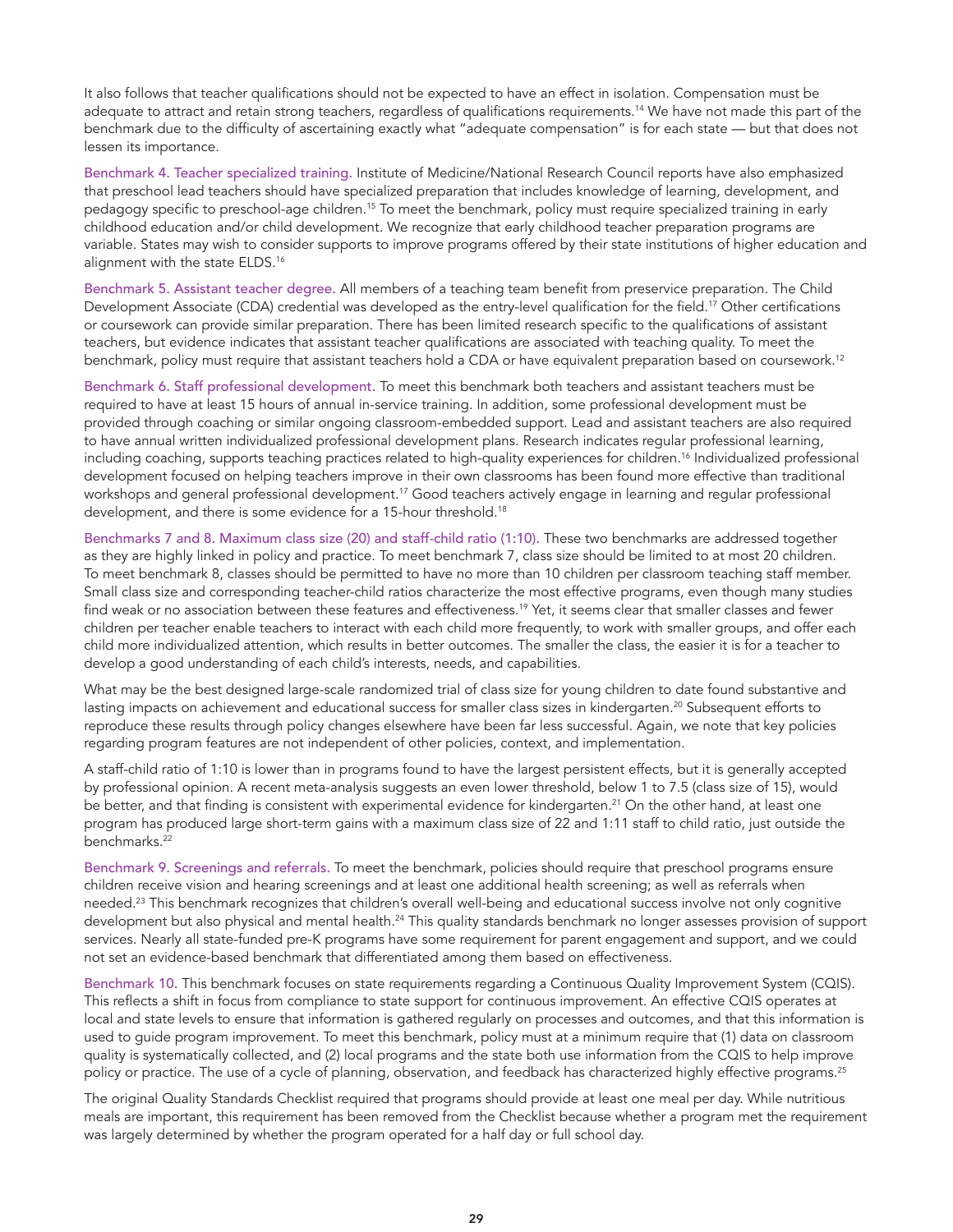

### **RESOURCES**

The table in the Resources section provides the following information: total state spending for the state preschool program; whether a local match, monetary or in-kind, is required; amount of state Head Start spending; state spending per child enrolled in the program; and all reported (local, state, and federal) spending per child enrolled in the program. These measures show various views of the resources dedicated to state preschool programs, which allows for a more complete picture of a state's commitment to preschool education. For example, a state's total spending may appear low, but may prove to be high relative to the number of children enrolled. On the other hand, a state with a high total funding level may have a low per-pupil spending level if it enrolls a large number of children. In some states, local communities contribute substantial additional funds to state preschool education by using local funding sources or by leveraging federal funding sources. In such cases, the figure that includes all reported spending is the best gauge of the level of available resources, to the extent that information about local and locally allocated federal spending is available.

The bar chart in the Resources section compares per-child spending in state-funded preschool programs to federal Head Start and K–12 per-child spending. Head Start per-child spending for the 2020-2021 year includes funding only for 3- and 4-year-olds served. Past years' figures have unintentionally included funds for Early Head Start, which made per-child amounts seem artificially higher (although this has been corrected for the past several years). Different colors indicate the different funding sources (local, state, and federal). Separate colors are used to indicate any TANF funds or federal COVID-19 relief funds that a state directs toward its preschool initiative. While TANF and COVID-19 relief funds are federal dollars, it is the state's decision to devote these funds to preschool education, as opposed to other purposes. Data on the amounts of local and federal preschool funds are included in the bar chart when available.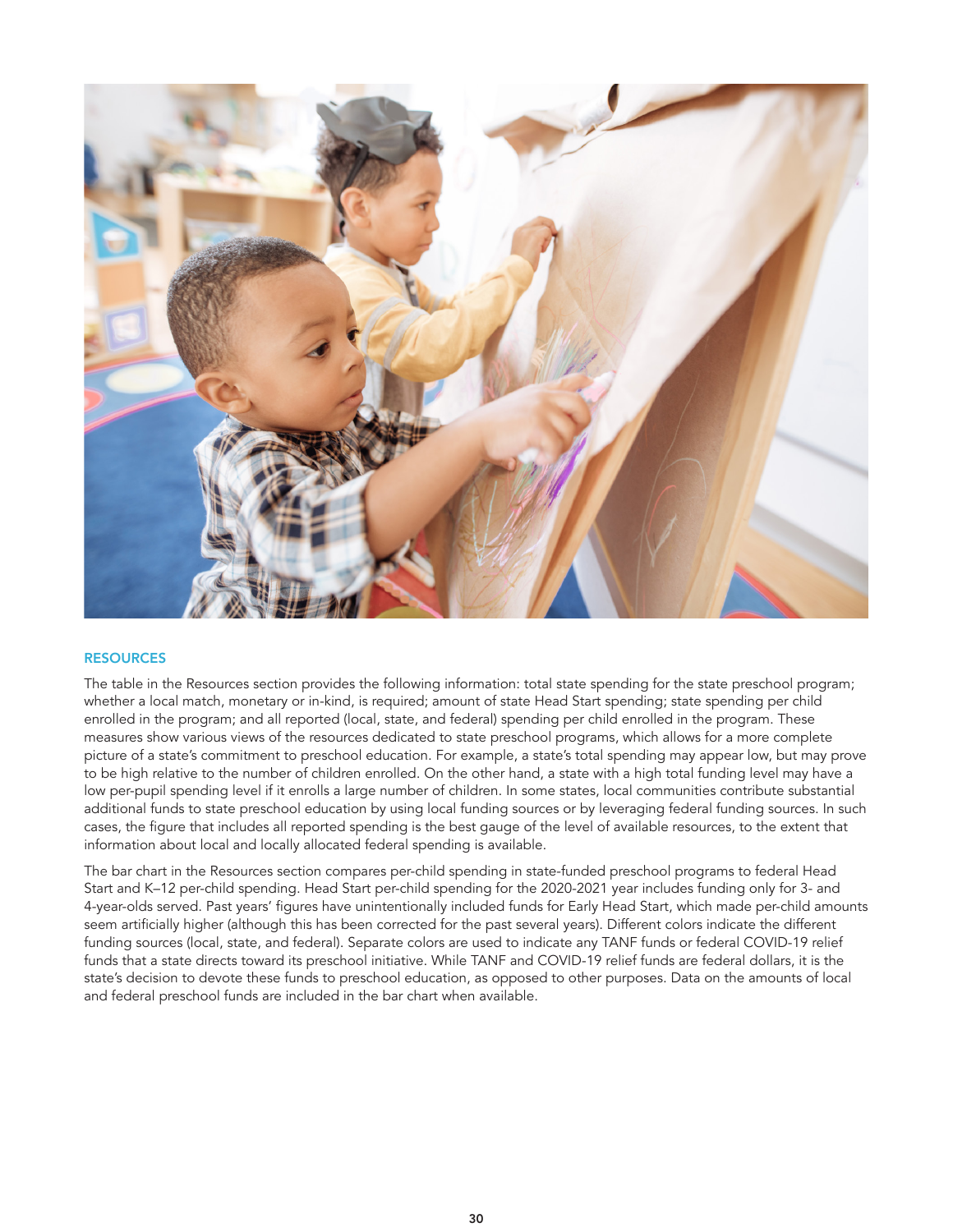#### REFERENCES

- 1 Minervino, J. (2014) *Lessons from research and the classroom: Implementing high-quality pre-k that makes a difference for young children.* Seattle, WA: Bill and Melinda Gates Foundation. Weiland, C. (2016). Launching preschool 2.0: A roadmap to high-quality public programs at scale. Behavioral Sciences & Policy, 2(1). 37-46. Yoshikawa, H., Weiland, C.,<br>Brooks-Gunn, J., Burchinal, M., Espinosa, for Research in Child Development.
- 2 Bornfreund, L. A., McCann, C., Williams, C., & Guernsey, L. (2014). *Beyond subprime learning: Accelerating progress in early education.* Washington, DC: New America Foundation.<br>Bowman, B. T., Donovan, M. S., & Burns, M.
- <sup>3</sup> National Education Goals Panel (1991). *The Goal 1 Technical Planning Subgroup report on school readiness.* Washington, DC: Author. National Association for the Education of Young Children (2009).
- 4 Shonkoff, J. P., & Phillips, D. A. (Eds.). (2000). *From neurons to neighborhoods: The science of early childhood development.* Washington, DC: National Academy Press.
- $^{\rm 5}$  Kauerz, K., & Coffman, J. (2013). *Framework for planning, implementing, and evaluating preK-3rd grade approaches.* Seattle: University of Washington, College of Education. Minervino (2014). Tout, K., Halle, T., Daily, S., Albertson-Junkans, L., & Moodie, S. (2013). *The research base for a birth through age eight state policy framework.* Washington, DC: Alliance for Early Success and Child Trends.
- $^6$  Espinosa, L. M. (2010). Getting it right for young children from diverse backgrounds: Applying research to improve practice. Upper Saddle River, NJ: Pearson Education, Inc.
- <sup>7</sup> Burchinal, M. (2018). Measuring Early Care and Education Quality. Child Development Perspectives, 12(1), 3-9. Clements, D. H., & Sarama, J. (2008). Experimental evaluation of the effects<br>of a research-based preschool m in poverty. In Barnett, W.S., Boocock, S.S. (Eds.), Early care and education for children in poverty (pp. 77–98). Albany, NY: SUNY Press. Minervino (2014). Phillips, D.A., Lipsey, M.W., Dodge, K.A., Haskins, R., Bassok, D., Burchinal, M.R.,…Weiland, C. (2017). Puzzling it out: The current state of scientific knowledge on pre-kindergarten effects, a consensus statement.<br>Washington, DC: Brookings Institutio Yoshikawa et al. (2013).
- $^{\rm 8}$  Bowman et al. (2001). Institute of Medicine and National Research Council (2015). *Transforming the workforce for children, youth through age 8.* Washington, D.C.: The National Academies Press.
- $^\circ$  Manning, M., Garvis, S., Fleming, C., & Wong, G. T. (2017). The Relationship between Teacher Qualification and the Quality of the Early Childhood Care and Learning Environment: A Systematic Review. *Campbell collaboration.* Downloaded August 15, 2017 from https://www.campbellcollaboration.org/library/teacher-qualification-and-quality-of-early-childhood-careand-learning.html
- <sup>10</sup> Bogard, K., Traylor, F., & Takanishi, R. (2008). Teacher education and PK outcomes: Are we asking the right questions?*. Early Childhood Research Quarterly, 23*(1), 1-6. Falenchuk, O.,<br>Perlman, M., McMullen, E., Fletc review. PloS one, 12(8), e0183673. Lin, Y. C., & Magnuson, K. A. (2018). Classroom quality and children's academic skills in child care centers: Understanding the role of teacher qualifications. *Early Childhood Research Quarterly, 42,* 215-227.
- <sup>11</sup> Bassok, D., Fitzpatrick, M., Greenberg, E., & Loeb, S. (2016). Within- and between-sector quality differences in early childhood education and care. *Child Development, 87*(5), 1627-1645.
- <sup>12</sup> King, E. K., Johnson, A. V., Cassidy, D. J., Wang, Y. C., Lower, J. K., & Kintner-Duffy, V. L. (2016). Preschool teachers' financial well-being and work time supports: Associations with children's emotional expressions and behaviors in classrooms. Early Childhood Education Journal, 44(6), 545-553. Whitebook, M., Phillips, D., & Howes, C. (2014). Worthy work, STILL<br>unlivable wages: The early childhood work
- 13 Institute of Medicine and National Research Council (2015). Also: Bowman et al. (2001). Fukkink, R. G., & Lont, A. (2007). Does training matter? A meta-analysis and review of caregiver training studies. *Early childhood research quarterly, 22*(3), 294-311.
- <sup>14</sup> Early, D. M., & Winton, P. J. (2001). Preparing the workforce: Early childhood teacher preparation at 2-and 4-year institutions of higher education. *Early Childhood Research Quarterly,*  16(3), 285-306. Whitebook, M., & Ryan, S. (2011). Degrees in Context: Asking the Right Questions about Preparing Skilled and Effective Teachers of Young Children. Preschool Policy<br>Brief. Issue 22. New Brunswick, NJ: Nation
- <sup>15</sup> Bowman et al. (2001). Institute of Medicine and National Research Council (2015). Han, J., & Neuharth-Pritchett, S. (2010). Beliefs about classroom practices and teachers' education level: An examination of developmentally appropriate and inappropriate beliefs in early childhood cassrooms. Journal of Early Childhood Teacher Education, 31(4), 307-321. Heisner,<br>M. J., & Lederberg, A. R. (2011). The impa Development and Social Policy, Yale University.
- 6 Biancarosa, G., Bryk, A. S., & Dexter, E. R. (2010). Assessing the value-added effects of literacy collaborative professional development on student learning. The Elementary School<br>Journal, 111(1), 7-34. Clements, D. H., *Journal, 45,* 443-494. Hawley, W. & Valli, L. (1999). The essentials of effective professional development: A new consensus in L. Darling-Hammond & G. Sykes (Eds.). *Teaching as the*  Learning Profession. Handbook of Policy and Practice, Jossey-Bass Publishers, San Francisco. Institute of Medicine and National Research Council (2015). Minervino (2014). Phillips et al<br>(2017). Pianta et al. (2009). Weber, Family Policy Program, Oregon Childcare Research Partnership. Whitebook, M., & Bellm, D. (2013). *Supporting teachers as learners: A guide for mentors and coaches in early care and education.* Washington, DC: American Federation of Teachers. Weiland (2016). Yoshikawa et al. (2013).
- <sup>17</sup> Pianta, R., Downer, J., & Hamre, B. (2016). Quality in early education classrooms: Definitions, gaps, and systems. *Future of Children, 26,* 119-137. Weiland (2016). Yoshikawa et al. (2013).
- <sup>18</sup> Bowman et al. (2001). Frede (1998). Egert, F., Fukkink, R. G., & Eckhardt, A. G. (2018). Impact of In-Service Professional Development Programs for Early Childhood Teachers on Quality Ratings and Child Outcomes: A Meta-Analysis. Review of Educational Research, 0034654317751918. Frede (1998). Kraft, M. A., Blazar, D., & Hogan, D. (2016). The effect of<br>teacher coaching on instruction and achieveme Bailey, P. (2009). Effectiveness of comprehensive professional development for teachers of at-risk preschoolers. *Journal of Educational Psychology, 101*(2), 448. Rudd, L. C., Lambert, M. C., Satterwhite, M., & Smith, C. H. (2009). Professional development + coaching = enhanced teaching: Increasing usage of math mediated language in preschool classrooms. Early<br>*Childhood Education Journal, 37(1), 63-69.* engaged with children in their teaching practices.
- 19 Bowman et al. (2001). National Association for the Education of Young Children (2005). *NAEYC early childhood program standards and accreditation criteria.* Washington, DC: Author. NICHD Early Child Care Research Network (1999). Child outcomes when child care center classes meet recommended standards for quality. *American Journal of Public Health, 89,*  1072-1077. Perlman, M., Falenchuk, O., Fletcher, B., McMullen, E., Beyene, J., & Shah, P. S. (2016). A systematic review and meta-analysis of a measure of staff/child interaction quality<br>(the classroom assessment scoring s Mondi, C. F., Englund, M. M., Candee, A. J., & Smerillo, N. E. (2017). Scaling and sustaining effective early childhood programs through school–family–university collaboration. *Child Development, 88*(5), 1453-1465.
- <sup>20</sup> Nye, B., Hedges, L. V., & Konstantopoulos, S. (1999). The long-term effects of small classes: A five-year follow-up of the Tennessee class size experiment. *Educational Evaluation and Policy Analysis, 21*(2), 127-142.
- <sup>21</sup> Evidence suggesting value to lower thresholds comes from Bowne, J., Magnuson, K. A., Schindler, H. S, Duncan, G. J., & Yoshikawa, H. (2017). A meta-analysis of class sizes and ratios<br>in early childhood education progr *Policy Analysis. 39*(3), 407-428.
- <sup>22</sup> Weiland, C., & Yoshikawa, H. (2013). Impacts of a prekindergarten program on children's mathematics, language, literacy, executive function, and emotional skills. *Child Development, 84*(6), 2112-2130.
- <sup>23</sup> For some children, preschool provides the first opportunity to detect vision, hearing, and health problems that may impair a child's learning and development. This opportunity should<br>not be missed. Meisels, S. J., & A (pp. 231-257). New York: Cambridge University Press. Tout et al. (2013).
- 24 Blair (2002). School readiness: Integrating cognition and emotion in a neurobiological conceptualization of children's functioning at school entry. *American Psychologist, 57,* 111-127. Janus, M., & Duku, E. (2010). The school entry gap: Socioeconomic, family, and health factors associated with children's school readiness to learn. *Early Education and Development, 18,*  375-403.
- <sup>25</sup> Barnett, W. S., Frede, E. C. (2017). Long-term effects of a system of high-quality universal preschool education in the United States. In Blossfeld, H.-P., Kulic, N., Skopek, J., Triventi, M. (Eds.), Childcare, early education and social inequality: An international perspective (pp. 152–172). Cheltenham, UK: Edward Elgar. Bowman et al. (2001). Derrick-Mills, T., Sandstrom, H.,<br>Pettijohn, S., Fyffe, S., & Koulis *framework (OPRE Report 2014-77).* Washington, DC: Office of Planning, Research and Evaluation, Administration for Children and Families. U.S. Department of Health and Human Services. Egert et al. (2018). Institute of Medicine and National Research Council (2015). Minervino (2014). Weiland (2016).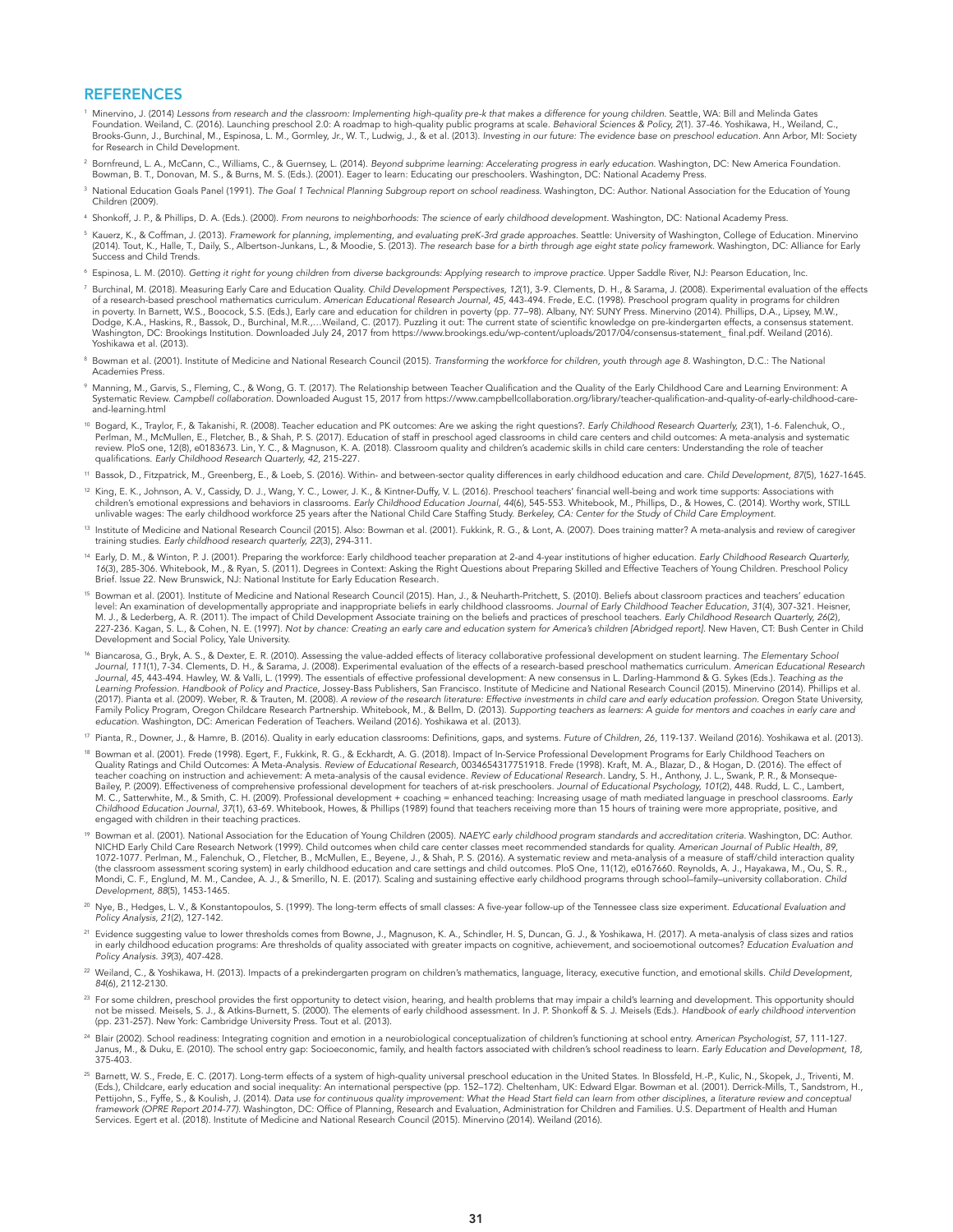## Guide to State Profiles

## **ACCESS**

| Special education enrollment, ages 3 and 4  Number of 3- and 4-year-olds served by the Preschool Grants<br>Program of the Individuals with Disabilities Education Act |
|-----------------------------------------------------------------------------------------------------------------------------------------------------------------------|
| Federally funded Head Start enrollment, ages 3 and 4 Number of slots for 3- and 4-year-olds in Head Start<br>funded with federal money                                |
| State-funded Head Start enrollment, ages 3 and 4Number of slots for 3- and 4-year-olds in Head Start<br>funded with state money                                       |

## QUALITY STANDARDS CHECKLIST

| <b>POLICY</b>                          | STATE PRE-K REQUIREMENT                                                                                                                                                                                                        |
|----------------------------------------|--------------------------------------------------------------------------------------------------------------------------------------------------------------------------------------------------------------------------------|
| Early learning & development standards | . Comprehensive, aligned with state infant & toddler and K-3 or<br>college & career ready standards, aligned with child assessments,<br>supported, and culturally sensitive                                                    |
|                                        | in place for curriculum implementation                                                                                                                                                                                         |
|                                        |                                                                                                                                                                                                                                |
|                                        |                                                                                                                                                                                                                                |
|                                        |                                                                                                                                                                                                                                |
|                                        | Staff professional development Teacher and assistant teacher must receive at least 15 hours/year of in-service<br>professional development and training, individualized annual professional development<br>plans, and coaching |
|                                        |                                                                                                                                                                                                                                |
|                                        | (e.g., maximum number of students per teacher) must be 1:10 or better                                                                                                                                                          |
|                                        |                                                                                                                                                                                                                                |
| improvement system                     | is used for classroom/program improvement at the state and local levels                                                                                                                                                        |

## **RESOURCES**

| contributions to program                       |
|------------------------------------------------|
|                                                |
|                                                |
| spent per child participating in pre-K program |